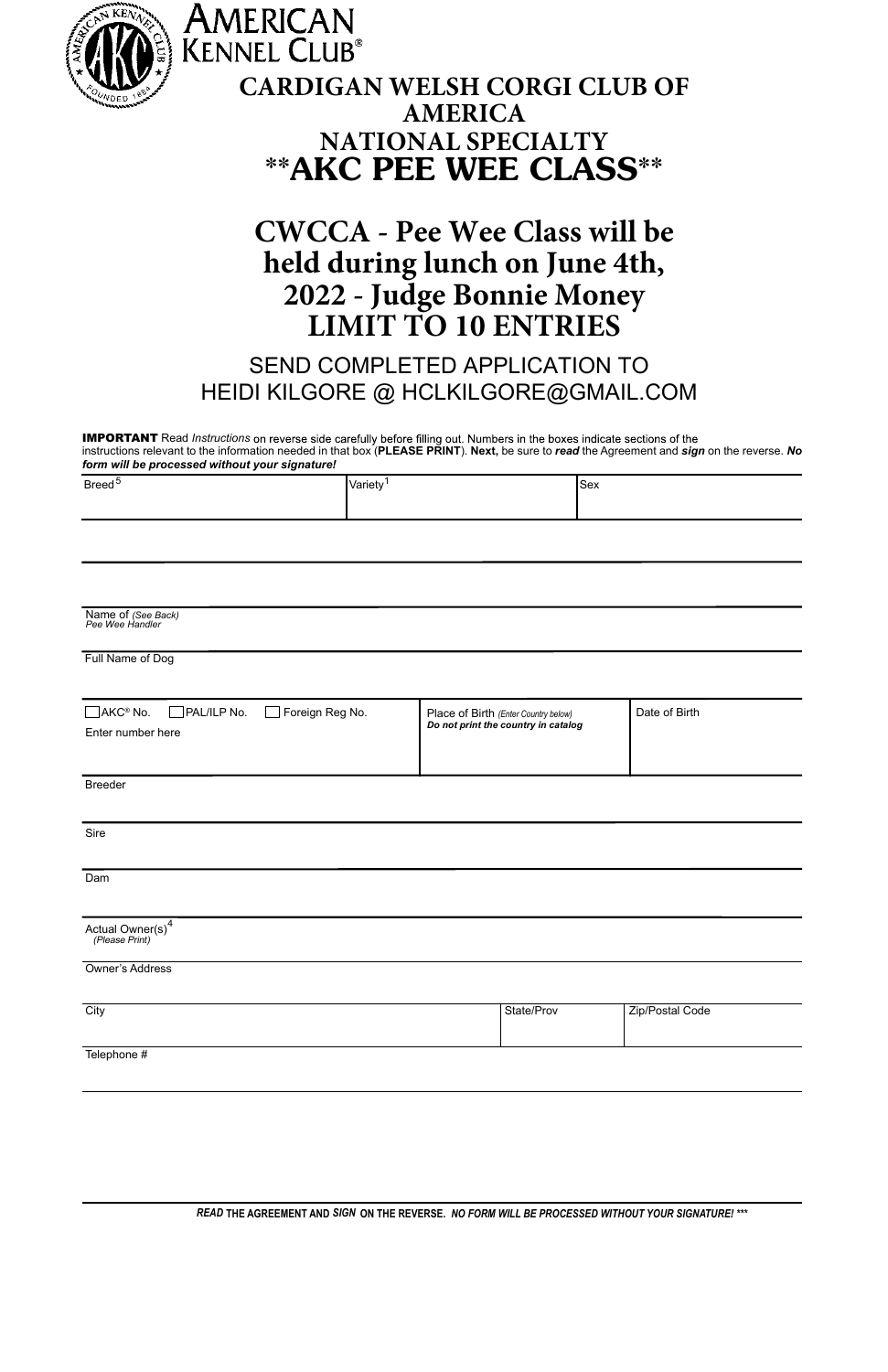I.hereby release, discharge and covenant not to sue the Club, the American Kennel Club, Inc., their. members, directors, governors, officers, agents, superintendents or event secretary and the owner. and/or lessor of the premises and any provider of services that are necessary to hold this event and any employees or volunteers of the aforementioned parties and any AKC approved judge, judging at this. event. ("Releasees") from all liability, claims, demands, losses or damages on my account caused. or. alleged to be caused in whole or in part by the negligence of the Releasees or otherwise; and I further agree that if, despite this release and waiver of liability, assumption of the risk, and indemnity. agreement. I, or anyone on my behalf, makes a claim against any of the Releasees, I will indemnify, save and hold harmless each of the Releasees from any litigation expenses, attorney fees, loss, liability, damage, or cost which any may incur as a result of such claim, to the fullest extent permitted by law. If any portion of this release from liability shall be deemed by a Court of competent iurisdiction to be. invalid, then. the remainder of this release from liability shall remain in full force and effect and the. offending provision or provisions severed here from.

Additionally. I and the minor child hereby assume the sole responsibility for and agree to indemnify. defend and save the Releasees harmless from any and all loss and expense (including legal fees). from any liability, claim, demands, losses or damages which may be alleged to be caused directly or. indirectly to any person or thing by the act of this dog while in or about the premises or grounds.

I have read this agreement, fully understand its terms, understand that I have given up substantial rights by signing it and have signed it freely and without any inducement or assurance of any nature. and intend it to be complete and unconditional release of all liability to the greatest extent allowed by law and agree that if any portion of this agreement is held to be invalid, the balance, notwithstanding, shall continue in full force and effect.

## **parEntaL/ gUardian ConSEnt**

And I, the minor's parent and/or legal quardian, understand the nature of the Pee Wee Class and the minor's experience and capabilities and believe the minor to be qualified to participate in such activity. I hereby, discharge, covenant not to sue, and agree to indemnify and save and hold harmless each of the Releasees from all liability, claims, demands. Losses, or damages on the minor's account caused. or.alleged to be caused in whole or in part by the negligence of the Releasees or otherwise and further agree that if, despite this release. I, the minor, or anyone on the minor's behalf makes a claim against. any of the above Releasees, I will indemnify, save, and hold harmless each of the Releasees from any. litigation expenses, attorney fees, loss, liability, damage, or cost any may incur as the result of any such. claim, to the fullest extent permitted by law. I consent to the minor being photographed and videotaped. for use in promoting the Pee Wee Special Attraction by the AKC and the Club and release those entities. from liability from such usage.

| Phone <u>______________</u> |
|-----------------------------|